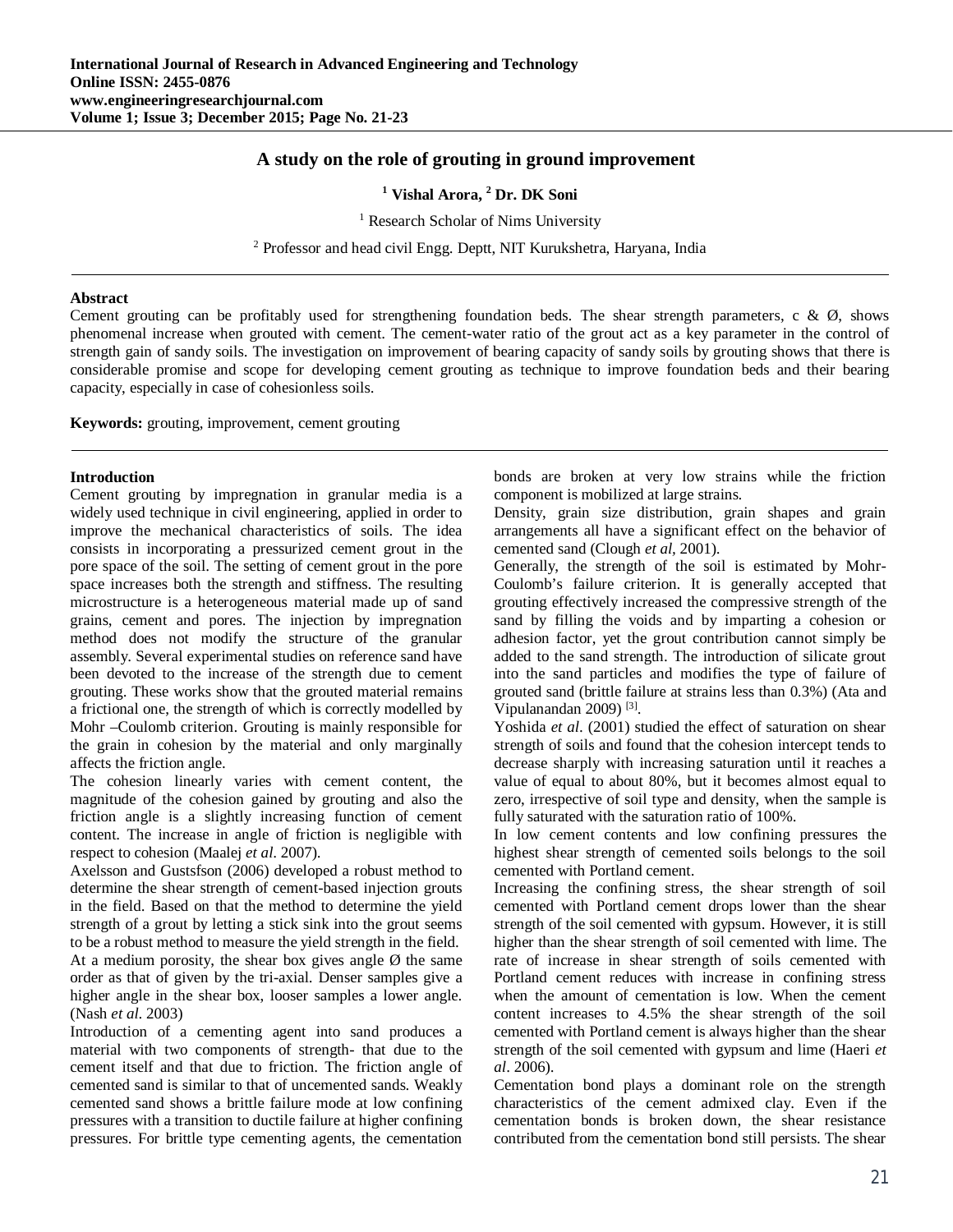resistance does not reduce with the increase in the effective confining pressures.

The role of the cementation is not only to introduce the cohesion to the clay but also to enhance the friction angle. The friction angle is boosted considerably by only adding small amount of cement to the base clay. (Horpibulsuk *et al*. 2004).

# **Review of Related Literature**

Compaction grouting could be effectively used to mitigate liquefaction of the susceptible soils. The greatest improvement from grouting was achieved in sands. Silts were also improved but the grouting was less effective (Miller and Roycroft, 2004) [1] .

Microfine cement suspensions with a water: cement ratio of 4 or higher can be successfully injected into fine sand (D10 as low as 0.15 mm with a hydraulic radius as small as 0.002 mm) under a pressure of about 10 psi and will have a depth of penetration of at least one-half meter. Cement particles are captured around the contact points between sand grains and are deposited on the grain surface to form a thick cake, which, upon hardening, provides the grouted mass with improved mechanical properties.

Microfine cement grouts are being proposed increasingly as an alternative to chemical grouts (which often contain one or more toxic components) for grouting fine sands, but their successful use is influenced strongly by the relationship between the suspended solids (individual particles or particle aggregations) in the grout the pores in the porous medium. Although advocated by some practitioners, the use of concentrated (low water: cement ratio) suspensions and high injection pressures can lead to non-homogeneity in the grouting of a soil formation due to the development of preferential paths during injection or hydraulic fracturing of the soil mass. (Arenzana *et al*., 2009) [2] .

The concept of a limiting effect or a boundary effect of grouting is of great value in both theoretical research and the practical application of grouted sand. The selection of grouting for a specific job is mainly affected by the amount of improvement, in strength and/ or stiffness, that can be achieved, and the limitations for this improvement with increased depth or confinement (Ata and Vipulanandan 2009) [3] .

Particle size distributions are used in characterizing the soil and to determine the groutability of soils (Vipulanandan and Orgurel, 2009).

The procedure adopted for preparation of a grouted bed in the laboratory was given by Dano *et al.* (2004) <sup>[4]</sup>. The sand was placed with a zero fall height in a transparent and rigid cylindrical column made of PVC of diameter of 80 mm and a height of 900 mm. A few simultaneous hammer stroke on the PVC tube compacted the soil. A fixed volume of grout equal to 1.2 times the initial volume of the granular skeleton was then injected from the base to the top of the column at a flow rate of 3cm3/s. column was kept in a humid condition for a period of 28 days.

Littlejohn (2002), Lowe and Standford (2002) [5] Clarke *et al*. (2002) De Paoli  $et$   $al.$  (2002)<sup>[6]</sup> and Schwarz and Krizek (2002) made significant contribution on the study of grout materials, properties, equipment and procedure for grouting.

The safe construction and operation of many structures frequently require improvement of the mechanical properties and behavior of soils by permeation grouting using either

suspensions or chemical solutions. The former have lower cost and are harmless to the environment but cannot be injected into soils with gradations finer than coarse sands. The latter can be injected in fine sand or coarse silts but are more expensive and, some of them pose a health and environmental hazard (Karol 2002, 2005).

Grouting has a minimal effect on the angle of internal friction of sands or yields an increase of up to 4.5 º. There are strong indications that pulverized, cementitious, fly ash with appropriate additives can be effectively utilized for permeation grouting of coarse sands (Markou and Atmatzidis, 2002)<sup>[7]</sup>.

Boulanger and Hayden  $(2005)$  <sup>[8]</sup> reported that, in many situations, the bottom-up method can be used as effectively as the top-down method if appropriate modification are adopted at shallow depths. Even with the extra cost of much modifications, it is likely that the bottom-up method will be the most economical choice.

Berry and Buhrow  $(2002)$ <sup>[9]</sup> studied the settlement, structural failure and in-place repair of above ground storage tanks with many sizes and placed on foundations of varying nature. The causes of tank stress and failure are reviewed, including some environmental control concerns and causes, and related to tank foundation problems. The uneven movement and settlement of foundation soils can be stopped by grouting.

# **Research Methodology**

### **Materials**

The selection of proper grouting materials depends upon the type of granular medium and the purpose of grouting. Cement, bentonite, clay and lime are the grouting materials normally used for grouting a granular medium. In the present study sand was used as the grouting medium and cement (with or without admixtures), lime and clay were used as the grouting materials.

# **Sand**

As mentioned, sand was used as grouting medium for this study. River sand procured from Kalady, which is a branch of the Periyar River - was dried and sieved into different fractions. River sand of three grades - fine  $(75 \text{ µm} - 425 \text{ µm})$ , medium (425 μm- 2 mm) and coarse (2mm- 4.75mm) fractions as per ASTM (D2487-10) and BIS (1498 -2000) classifications were used in the present study. The grain size distribution curves of different fractions of sand are shown in Fig.